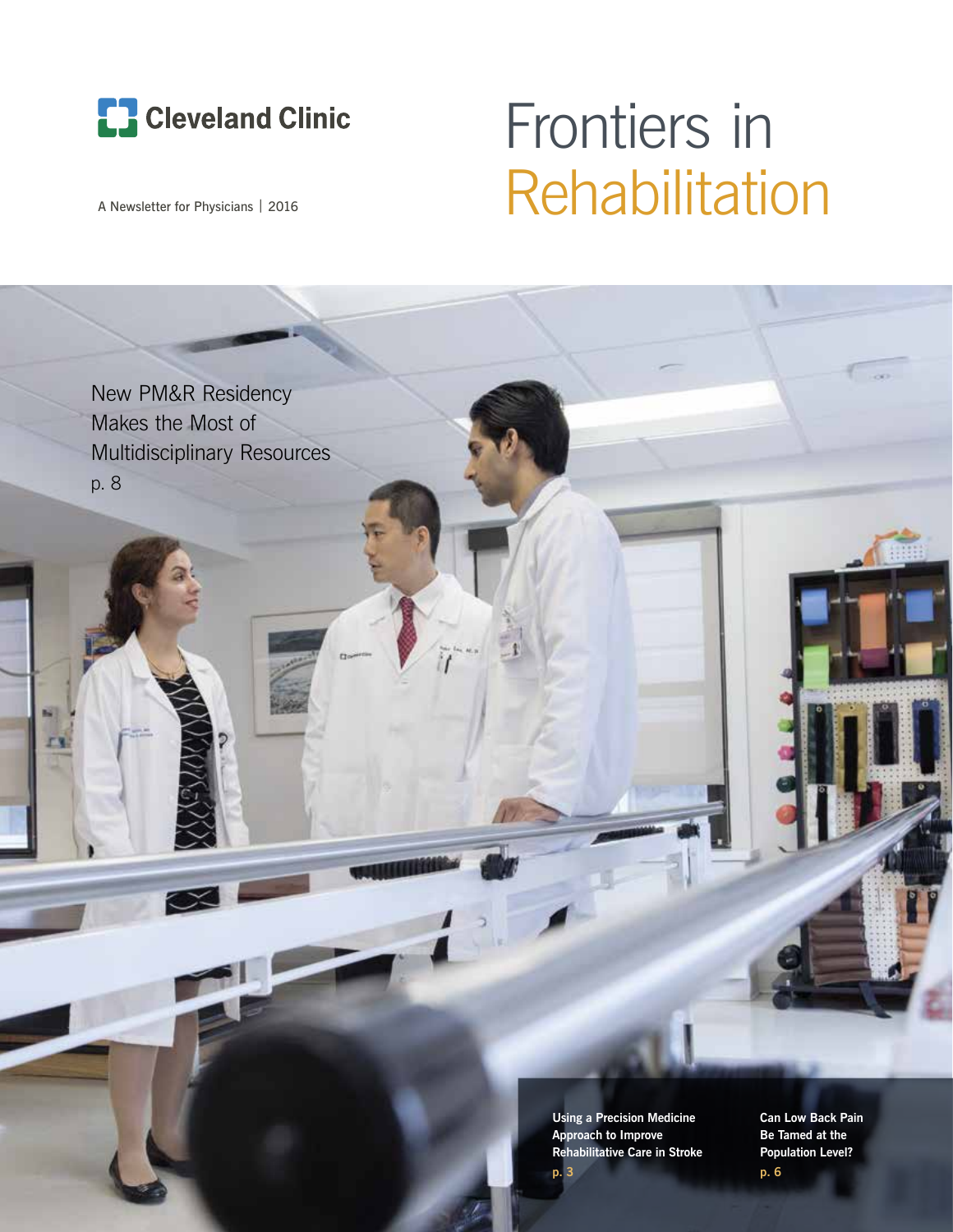# Connect with Cleveland Clinic's PM&R Specialists Online

VISIT our Consult QD blog for health professionals for news and insights from Cleveland Clinic experts in physiatry and other neuroscience specialty areas: consultqd.clevelandclinic.org/neurosciences

SUBSCRIBE to our *Frontiers in Rehabilitation* e-newsletter, featuring practical content specifically for PM&R professionals. Sign up at clevelandclinic.org/frontiersenews.

Here's a sampling of recent PM&R-related content from both the blog and the e-newsletter:



#### How a Pediatric Gait Analysis Lab Helps with Complex Cases (Video)

The payoffs lie in enhanced evaluation and more-precise treatment tailoring.

consultqd.clevelandclinic.org/gaitlab



### All In for Falls Prevention

It makes sense to expand ownership of this key quality measure beyond nursing. Here's PM&R's role.

consultqd.clevelandclinic.org/falls



### Can DBS Improve Motor Function Post-Stroke? (Video)

Cleveland Clinic gains go-ahead for first-in-human trial.

consultqd.clevelandclinic.org/strokeDBS

#### Frontiers in Rehabilitation



Medical editor: Frederick Frost, MD (frostf@ccf.org)

Managing editor: Glenn R. Campbell

Graphic design: Anne Drago

Photography: Tom Merce, Steve Travarca, Yu Kwan Lee

*Frontiers in Rehabilitation* is produced by Cleveland Clinic's Department of Physical Medicine and Rehabilitation to provide updates on patient management techniques and research of interest to physiatrists, neurologists and neurosurgeons. It is written for physicians and should be relied on for medical education purposes only. It does not provide a complete overview of the topics covered and should not replace the independent judgment of a physician about the appropriateness or risks of a procedure for a given patient.

© 2016 The Cleveland Clinic Foundation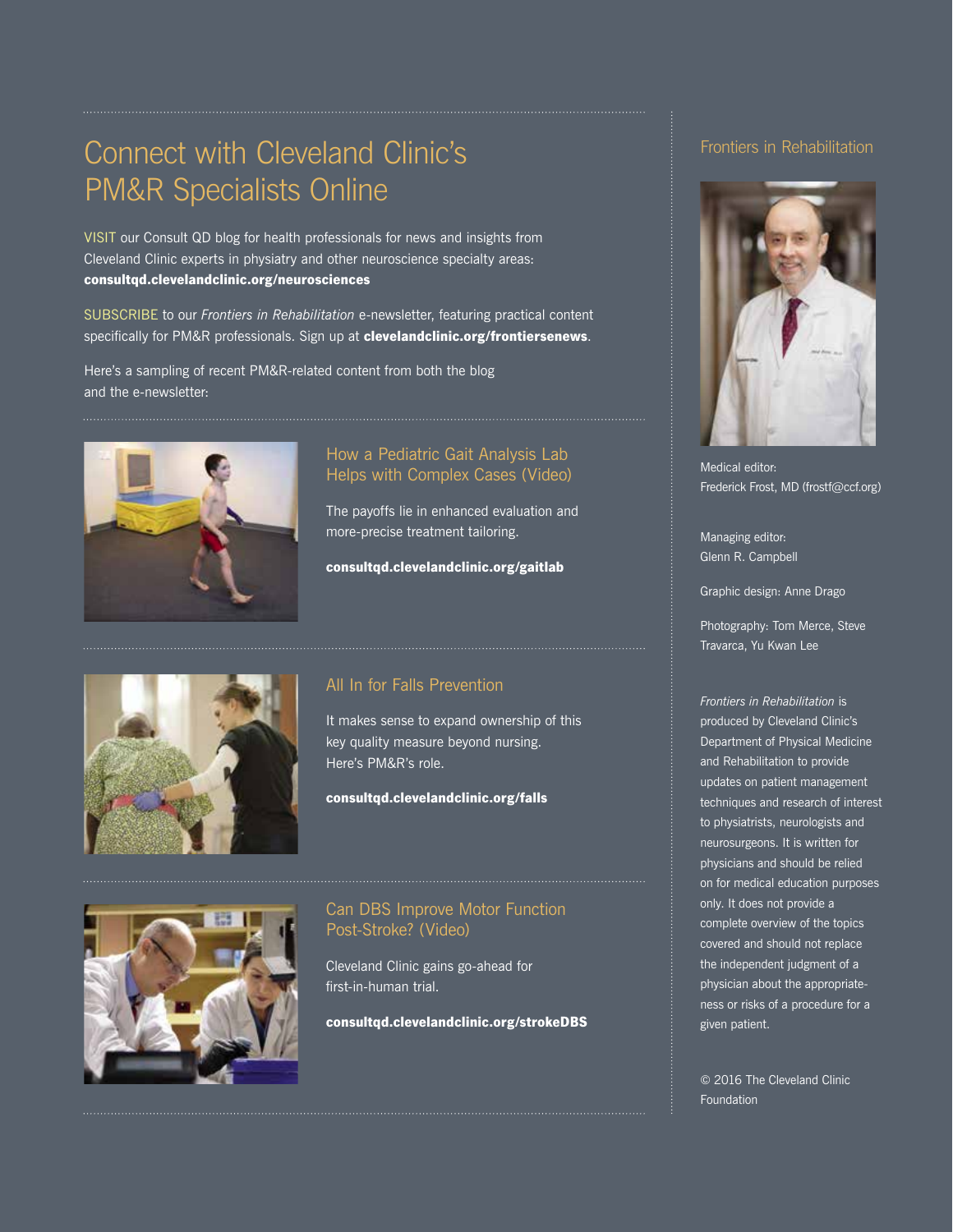# Using a Precision Medicine Approach to Improve Rehabilitative Care in Stroke

#### By Ela Plow, PhD, PT; Yin-Liang Lin, PhD; Kelsey Potter-Baker, PhD; Vishwanath Sankarasubramanian, PhD; David Cunningham, PhD; and Andre Machado, MD, PhD

The National Institutes of Health (NIH) launched its Precision Medicine Initiative in 2015 based on the idea that the likelihood and extent of recovery vary among individuals, with individual characteristics dictating how much recovery can be achieved with therapies. A greater emphasis is thus placed on customizing interventions to individual characteristics.

Our group at Cleveland Clinic has embraced the founding premise of the Precision Medicine Initiative to develop targeted rehabilitative therapies for individuals suffering from stroke. As survival rates after stroke continue to improve, more patients live longer lives facing chronic impairments. One of the most debilitating is weakness of the upper extremity, with up to 70 percent of affected patients experiencing lifelong difficulties in activities of daily living.

Improving the effectiveness of rehabilitation appears to be central to any solution. Pairing additional therapies within the limited time allotted for rehabilitation can supplement benefits without adding to stroke's cost burden. One such promising adjunct involves stimulation of the brain. Delivering electrical stimulation to residual, surviving areas in the lesioned hemisphere is believed to enhance mechanisms of plasticity — i.e., restorative processes that contribute to recovery. Stimulation has become even more popular since the advent of noninvasive techniques applying currents from atop the scalp/skull without requiring surgery.

#### Targeting Stimulation for Efficacy Regardless of Severity

Although several hundred studies have claimed that stimulation can dramatically enhance outcomes of the weak upper extremity in stroke survivors, this therapy is not yet accepted for use in outpatient clinics. Stimulationassociated improvements vary across individuals. Those who are mildly affected are able to experience substantial outcome gains, but more-disadvantaged patients remain compromised in use of their paretic upper limb.



Our contribution has been to develop targeted brain stimulation techniques that can dramatically enhance rehabilitation outcomes in patients with minimal as well as serious disability. Our approach to developing tailored techniques has been unique in that, before predicting a priori who should receive which type of stimulation, we adopt a data-driven, post hoc empirical strategy.

Over the past few years, our findings and those of others led us to realize that traditional stimulation fails to affect outcomes because it relies on the potential of residual networks, which are substantially damaged in severely affected patients. These patients cannot rely on residual networks in the lesioned hemisphere and must depend on helpful changes or plasticity occurring in the intact hemisphere. Yet the intact hemisphere can reroute alternate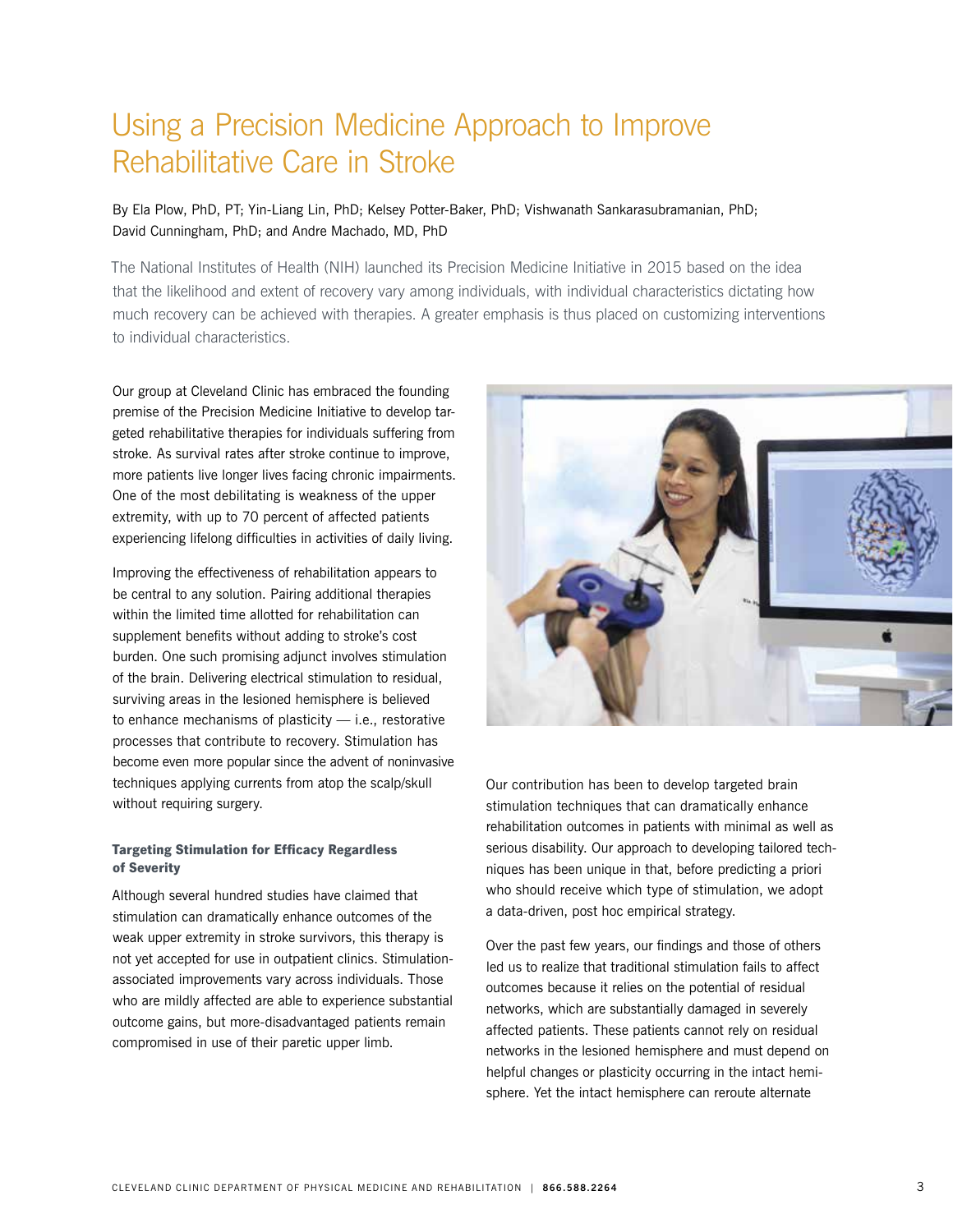

*Figure 1. Damage in our study was measured using diffusion tensor imaging (DTI) (left), and the physiologic condition of pathways was assessed using transcranial magnetic stimulation (right).* 

pathways to move the ipsilateral paretic limb. Moreover, the intact hemisphere can influence activity of the lesioned hemisphere via the corpus callosum to enhance its ability to drive movement of the severely affected limb.

Given how patients with minimal damage can exploit the potential for plasticity available within residual networks of the lesioned hemisphere, as well as how patients with severe damage rely on plasticity offered by the intact hemisphere, we've proposed that targeted stimulation in stroke should involve offering traditional stimulation to patients with mild functional disability and stimulation of the alternate, intact hemisphere to those with severe disability.

#### Insights for Stratifying Patients to Stimulation Type

Yet the biggest roadblock is lack of understanding of what constitutes severe disability. At what level of damage and deficit do patients fail to rely on residual areas in the lesioned hemisphere and need to rely on the intact hemisphere? How does one stratify patients for one or the other type of stimulation therapy? Our empirical, data-driven approach has offered the first solution, as indicated by findings presented at the 2015 annual meeting of the Society for Neuroscience.<sup>1,2</sup>

Using a crossover study design, we enrolled stroke patients across the spectrum of severity of upper limb impairment to receive stimulation to traditional targets in the lesioned hemisphere and, on a separate day, stimulation to the intact hemisphere. Ours is the first group to stimulate activity of the intact hemisphere on the assumption that it serves as a critical resource for recovery in severely disabled patients.

We allotted an adequate gap between sessions so the effects of stimulating one region did not influence effects of stimulating the other. We documented patients' strokerelated damage and impairment at baseline and then measured improvements in their ability to move their paretic limb. Damage was measured using diffusionweighted MRI, which depicts damage to the structure of pathways (Figure 1). The physiologic condition of pathways was assessed using transcranial magnetic stimulation (TMS), which can study conduction of emergent pathways by delivering brief currents to motor areas in the brain. Conduction is indexed on the basis of movement potentials evoked with TMS in muscles of the paretic limb.

Our findings reveal that functional improvements associated with traditional stimulation and stimulation of the intact hemisphere share an inverse relationship. Whereas functional improvements associated with traditional stimulation are reduced with greater degrees of damage and impairment, improvements associated with stimulation of the intact hemisphere increase. Overall, as anticipated, mildly affected patients recovered the most with traditional stimulation while severely affected patients recovered with stimulation of the intact hemisphere.

#### First Attempt to Develop Targeted Stimulation for Stroke

The unique aspect of our findings is that we've established that the relationship between improvements associated with alternate forms of stimulation is inverse. We are thus able to identify the intersection, or cutoff level, of damage and impairment at which to stratify candidates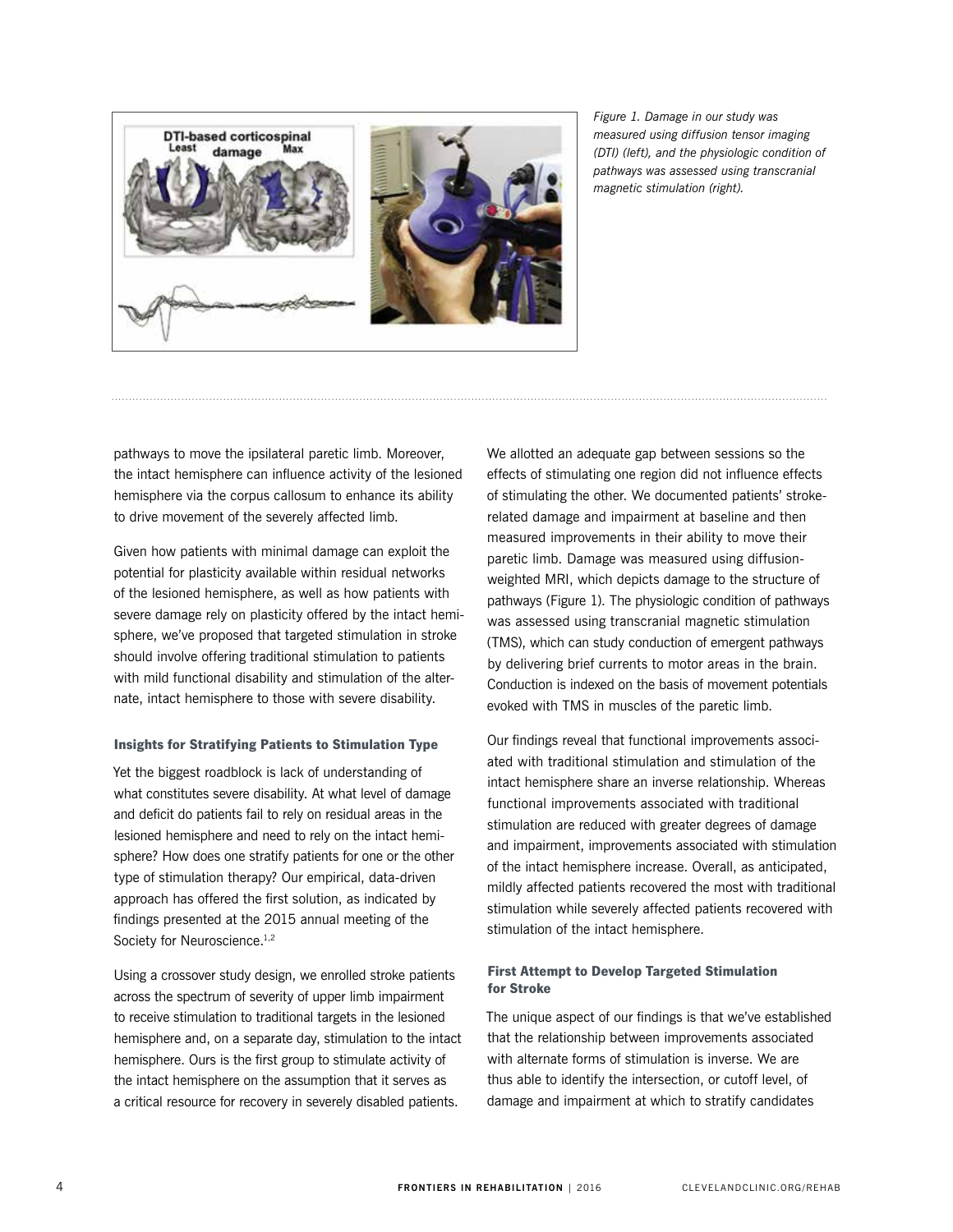

*Figure 2. Our research establishing the inverse relationship between outcomes associated with alternate forms of stimulation can serve to stratify patients to therapy according to the severity of their functional impairment.* 

for traditional stimulation versus stimulation of the intact hemisphere (Figure 2).

This represents what we believe is the first attempt to develop targeted brain stimulation therapy for stroke. Not only can mildly affected patients achieve gains of greater than 30 percent in upper limb outcomes with traditional stimulation, but for the first time severely affected patients are likewise able to achieve greater than 30 percent gains with stimulation of the intact hemisphere.

In this way, our premise and findings are highly aligned with NIH's Precision Medicine Initiative. By accounting for an individual's damage and impairment following stroke, we can stratify that patient a priori for tailored stimulation so that all types of patients have an equal opportunity for fuller recovery.  $\blacksquare$ 

*This work has been funded by the NIH, the American Heart Association and the American Stroke Association.* 

*Dr. Plow (plowe2@ccf.org; 216.445.6728) is an assistant staff member in Cleveland Clinic Lerner Research Institute's Department of Biomedical Engineering with an appointment in the Department of Physical Medicine and Rehabilitation. Drs. Lin, Potter-Baker, Sankarasubramanian and Cunningham are postdoctoral fellows in Dr. Plow's lab. Dr. Machado is Chairman of Cleveland Clinic Neurological Institute and a neurosurgeon with specialty interests in neuromodulation and deep brain stimulation.* 

#### **REFERENCES**

- 1. Sankarasubramanian V, Varnerin N, Cunningham D, et al. Employing patients' individual characteristics to derive personalized brain stimulation therapies. Poster 228.24/I35 at the annual meeting of the Society for Neuroscience; Oct. 18, 2015; Chicago.
- 2. Plow EB, Varnerin N, Sankarasubramanian V, et al. Re-thinking brain stimulation in stroke rehabilitation: Why higher-motor areas might be better alternatives for patients with greater disability. Presentation 560.06 at the Society for Neuroscience Nanosymposium; Oct. 20, 2015; Chicago.

#### **KEY POINTS**

Traditional electrical stimulation of the brain fails to affect rehabilitative outcomes in stroke patients because it relies on the potential of residual networks, which are substantially damaged in severely affected patients.

Our group has shown that stimulating activity of the intact hemisphere in severely disabled stroke patients can yield substantial functional outcome gains, supporting our hypothesis that the intact hemisphere serves as a critical resource for recovery in such patients.

Our study represents what we believe is the first attempt to develop targeted brain stimulation therapy for stroke. It suggests that patients can be stratified a priori for tailored stimulation to optimize opportunity for recovery.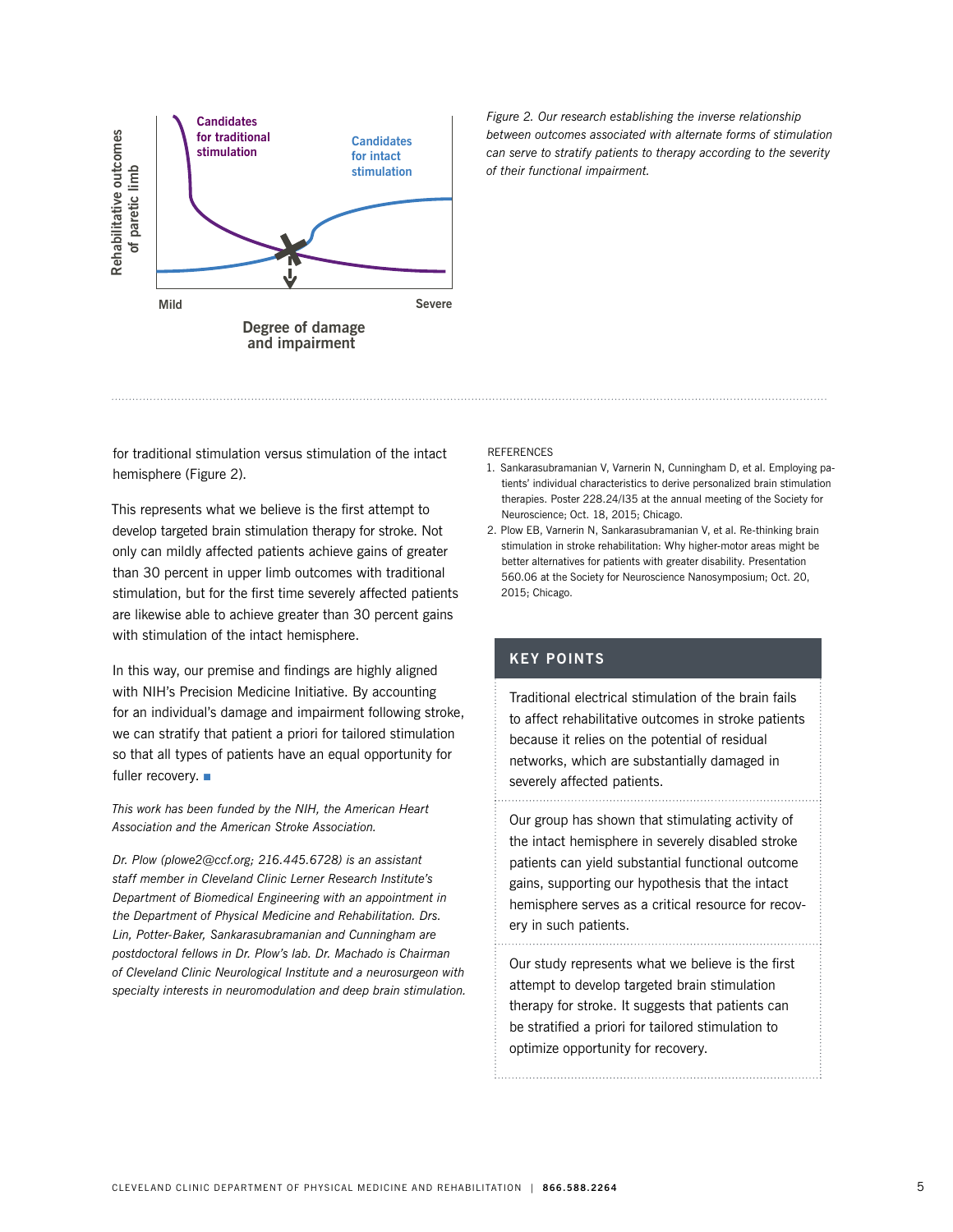# Can Low Back Pain Be Tamed at the Population Level?

#### Program pairs PTs with pain psychologists to curb disability.

For a person with chronic low back pain, a spine surgeon's office is not the ideal point of entry to the healthcare system. Neither is a spine imaging suite or the office of a pain specialist with a predilection for prescribing opioids. But those are places where far too many Americans with persistent back pain have surfaced at early stages of their disease in recent years. The result has been needless numbers of mutilating spine surgeries, premature imaging studies and avoidable opioid addictions — all without improved patient outcomes to show for it.

Cleveland Clinic's Neurological Institute has devised an unprecedented pilot population health initiative for chronic low back pain aimed at helping patients recover and become active again. The initiative, which launched in August 2016, promotes functional outcomes rather than procedure-based care and focuses on rehabilitation, relying primarily on a combination of physical therapy and behavioral medicine. It targets patients at high risk for extended disability.



"If we do a better job with people at risk for prolonged disability  $-$  if we treat them a bit differently  $-$  maybe they won't keep cycling through the system like they have been," says Mary Stilphen, PT, DPT, Senior Director of Rehabilitation and Sports Therapy at Cleveland Clinic.

#### A Collaboration of PTs, Pain Psychologists, Physiatrists

The program's name, Back On Trek, alludes to its mission of **T**ransforming, **R**estoring and **E**mpowering patients — as well as providing them **K**nowledge. Achieving this goal requires a multidisciplinary approach. A team of physical therapists (PTs), behavioral medicine specialists and physiatrists treats participants in the 12-week pilot program at Cleveland Clinic's Lutheran Hospital on Cleveland's west side.

"Literature supports a collaborative approach," explains Stilphen. "If we combine cognitive behavioral therapy and physical therapy and focus on educating our patients about the neuroscience and neurophysiology behind their pain, we may achieve a better outcome."

#### Multiple Entry Points

Eligible patients have typically experienced several months of chronic spine pain and screen negative for red flags suggestive of a possible medically dangerous pathology, as specified by Cleveland Clinic's Spine Care Path.

Patients who meet those criteria may self-refer to the program through the telephone contact center or be referred by a Cleveland Clinic physiatrist or medical spine physician. Additionally, patients may access the program through an initial assessment by a PT at any of Cleveland Clinic's 47 outpatient therapy locations. At that assessment, PTs use the Keele STarT Back Screening Tool; if the tool indicates a high risk for prolonged disability, the patient may be referred to the program.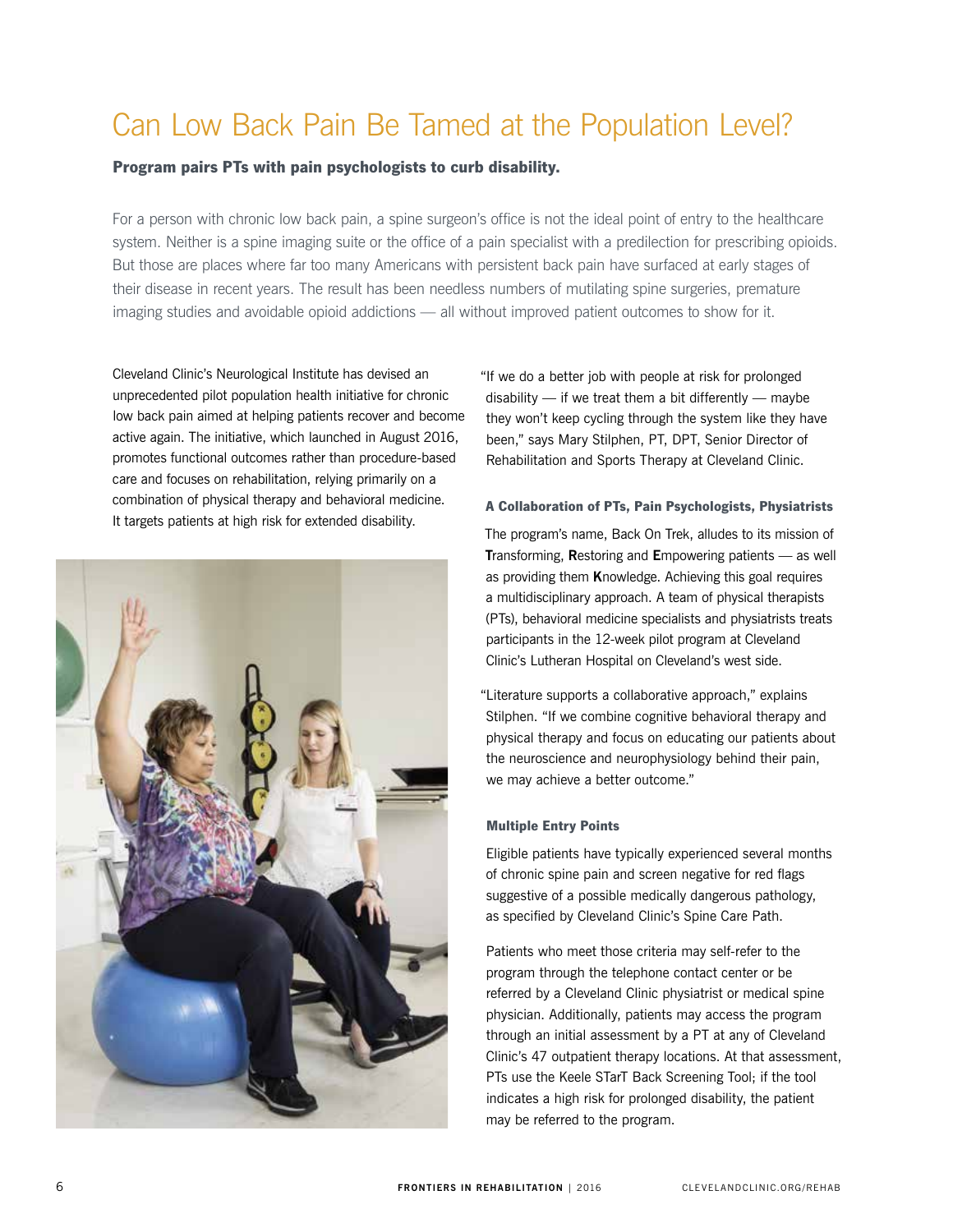Referred patients meet first with a behavioral medicine clinician who has special expertise in pain to gain an understanding of the biopsychosocial contributors to their pain, which helps the team focus their intervention appropriately.

"This program identifies patients who are likely to have psychosocial stressors, which can certainly impact recovery," says Ian Stephens, PT, DPT, OCS, Physical Therapy Clinical Rehabilitation Manager at Cleveland Clinic. "It puts them in the setting to best address those issues and enables us to adjust our approach as indicated."

#### The Role of Physical Therapy

The program has two key components: individual therapy sessions and group conditioning sessions.

Individual therapy sessions involve meeting once a week with a PT who provides conventional interventions, such as manual therapy and corrective exercise, and also offers pain neuroscience education.

"The physical therapy management strategy relies heavily on patient education," says Stephens. "The goal is to reduce fear of pain by helping patients understand more about pain. Fear of pain is often more disabling than actually experiencing pain. That knowledge brings empowerment, as patients learn strategies to better manage or control their pain." Pain neuroscience education is the primary strategy used by PTs to reduce fear of movement.

During the group sessions, four to six participants meet for aerobic conditioning — twice weekly at the beginning, then once a week. Each patient is given a goal and positive feedback when it's achieved. Patients also have weekly group sessions with a behavioral medicine specialist. "We're hopeful the group dynamic will prove to support and motivate patients," says Stephens.

Physicians add support to the program, reinforcing the messages from the PTs and behavioral medicine specialists. "Some patients tend to do better when they know there's a collaborative team overseeing their care," Stilphen explains. All team members meet weekly to discuss patients' progress.



#### Educating the Educators

Three to four outpatient PTs who specialize in treating people with spine pain are partaking in the pilot program. They will receive ongoing education on the cognitive behavioral approach to treating patients with chronic pain and on methods for talking to patients about the neuroscience of spine pain.

"Education needs to be delivered in a way that patients can process, so we're using images, metaphors and stories instead of anatomical models and medical jargon," says Stephens. "But providing this kind of education may not be a skill set that every PT has. It requires refinement, like anything else a PT offers when managing patients."

To that end, core training based on the textbook *Therapeutic Neuroscience Education: Teaching Patients About Pain* is offered to the program's PTs, physiatrists and other participating clinicians so they speak the same language — in service of the shared goal of improving patient outcomes.

"We know our low back pain patients get better with therapy, but those at high risk for disability don't typically get to the same level as somebody at low risk," says Stilphen. "We want to see if we can make an impact on the high-risk group and get them back to a manageable baseline." $\blacksquare$ 

*Contact Stilphen at stilphm@ccf.org and Stephens at stephei2@ccf.org.*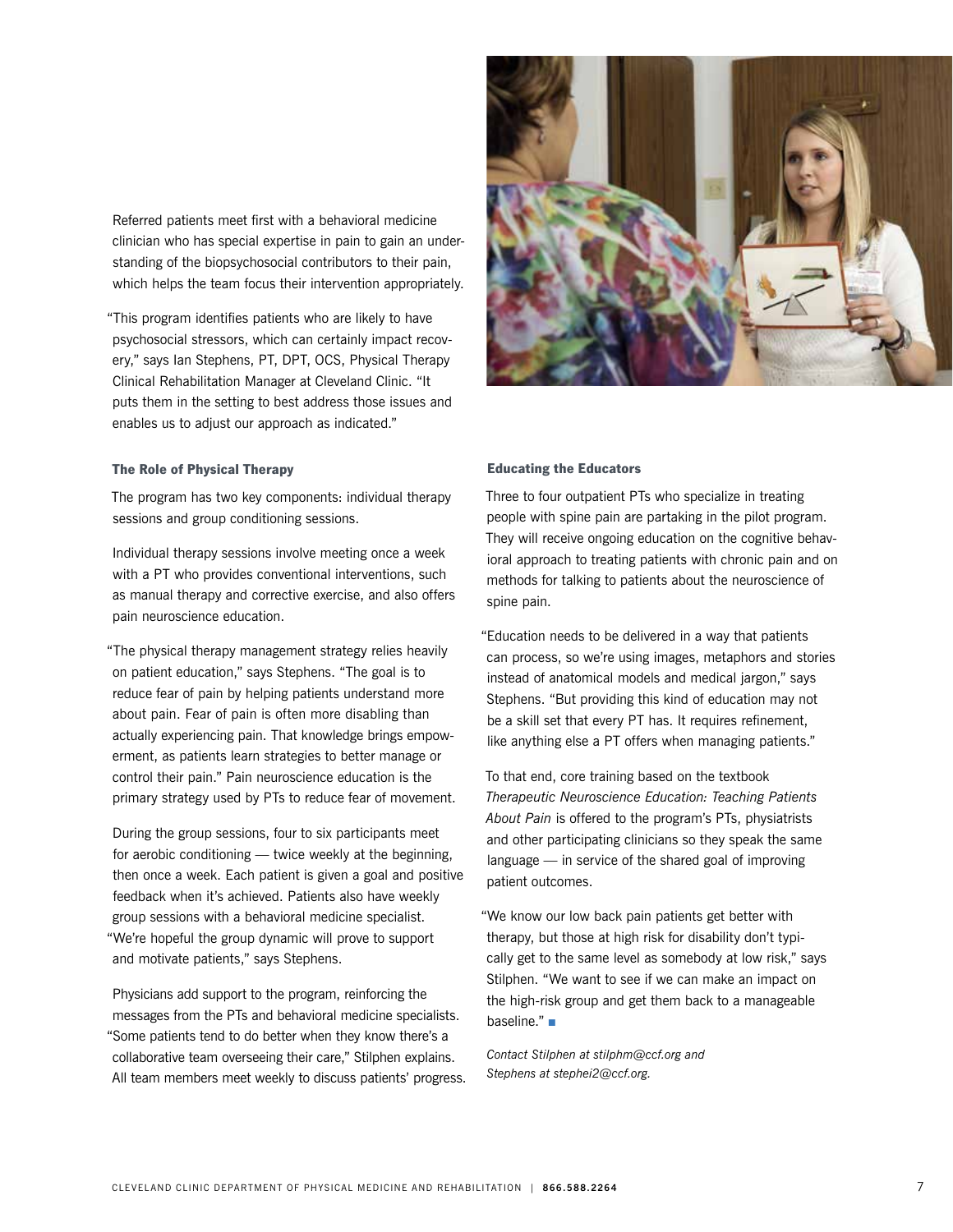

# Training Program Takeoff

New PM&R residency makes the most of multidisciplinary resources.

At a time when other U.S. institutions are closing or scaling back residency programs in physical medicine and rehabilitation, Cleveland Clinic has done just the opposite: In July 2016, it welcomed the first two residents (see sidebar) into its new three-year PM&R residency program.

"The launch of this residency program, along with Cleveland Clinic's new and expanding joint venture with Select Medical to operate inpatient rehabilitation hospitals, signals the commitment our health system has made to PM&R," says Frederick S. Frost, MD, Chairman of the Department of Physical Medicine and Rehabilitation. "As more and more baby boomers enter and approach their 70s, physiatry's importance as a specialty is only increasing. Cleveland Clinic gets that and is responding to train the expert clinicians needed to meet the demand."

#### Bringing Big-System Benefits to Bear

The new ACGME-accredited residency program derives some distinctive benefits from being offered at Cleveland Clinic, according to PM&R Residency Program Director John Lee, MD:

#### **Exposure to a diverse mix of highly complex cases.** As

a tertiary and quaternary referral center, Cleveland Clinic draws patients from around the world for highly specialized care for the most challenging conditions. "Our residents encounter an incredible array of patients and rehabilitative needs," says Dr. Lee (pictured above with the two residents and a patient). He notes that they'll care for patients with neurological conditions ranging from stroke to Parkinson disease to spinal cord injuries as well as patients recovering from complex surgeries like multiorgan transplants or requiring rehab for heart failure or the effects of cancer therapy.

#### **Extensive interactions with specialists outside PM&R.**

While certainly not unique to Cleveland Clinic, opportunities for such interactions are more abundant at large institutions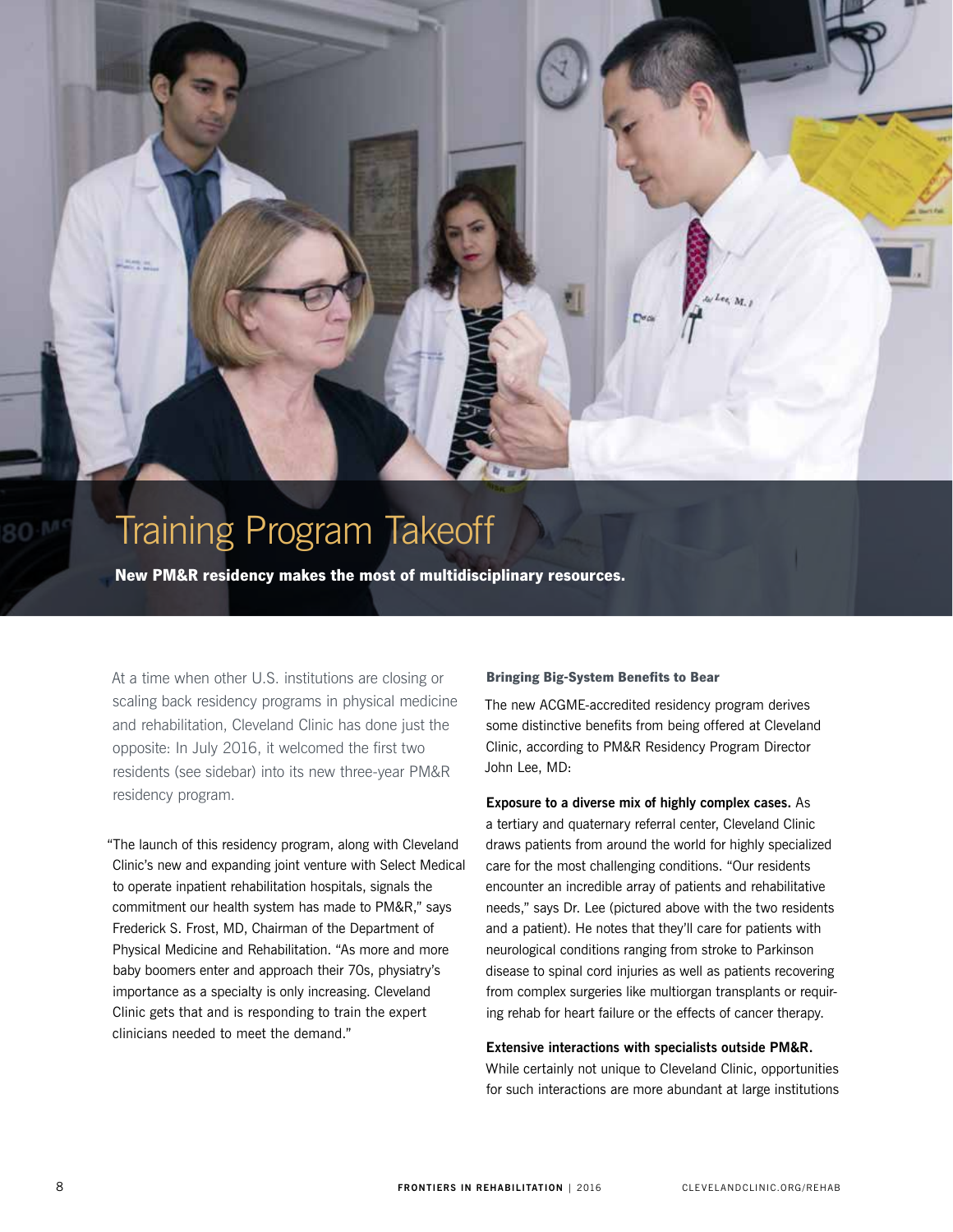like this one. "Take our program's geriatrics rotation," says Dr. Lee. "It involves patients that physiatrists often care for, but residents are rotating directly with geriatricians, not physiatrists, so they see the care of these patients from a different — and potentially invaluable — perspective."

The rotation in Cleveland Clinic's renowned Chronic Pain Rehabilitation Program is another case in point. "Because this program is run by psychiatrists, our PM&R residents are exposed to how psychiatry deals with chronic pain issues from a multidisciplinary perspective," Dr. Lee notes.

Other outpatient rotations offer further opportunities for multidisciplinary exposure, and additional rotations are being planned for direct training with more specialties, including neurosurgery, orthopaedics, family practice and others. "These will grow over time," says Dr. Lee.

**Abundant practice settings.** Residents, who are in PGYs 2-4, train across a diversity of clinical settings, including three Cleveland Clinic inpatient rehabilitation hospitals for adults, Cleveland Clinic Children's Hospital for Rehabilitation, multiple family health centers, the Cleveland VA Medical Center (for amputee care) and the MetroHealth Rehabilitation Institute of Ohio (for spinal cord injury and traumatic brain injury care).

#### New Means Nimble

Dr. Lee sees additional strengths stemming directly from the program's newness. "Because we just started, we're able to build the program as it grows and be fairly flexible and innovative," he says. He cites the fact that residents can consider a broad range of topics and mentors including many multidisciplinary opportunities — for their research project as they discover areas of interest while proceeding through the program.

"Also, because we currently have only two residents, we can tailor the rotations according to residents' interests," he points out. "So within the confines of ACGME requirements, we have the flexibility to create rotations that appeal to an individual's interest in a given clinical area."

He adds that the number of residents will grow over time to better match Cleveland Clinic's large patient volumes and clinical breadth.

#### Takeaway Advice: Know Your Resources Well

Dr. Lee notes that the new residency program was developed over three years and with input from 44 Cleveland Clinic PM&R clinicians and researchers.

Reflecting on that experience, he offers this advice to other institutions looking to start or refresh a PM&R residency: "Knowing your institution's resources very well is important from the standpoint of clinical volumes and the other specialties you can tap into. Because PM&R works closely with so many other specialties, take full advantage of all the learning opportunities your nonphysiatrist colleagues can offer your residents." $\blacksquare$ 

*Contact Dr. Lee at leej4@ccf.org and Dr. Frost at frostf@ccf.org.*

#### Meet the Program's Inaugural Residents



**Medical degree:** Azad University

Sharareh Izadi, MD

of Najaf Abad, Iran

**Previous training:** Medicine residency at Lincoln Hospital, New York City; ENT training in

Malaysia; service at a rehabilitation center in Iran

**In her own words:** "I believe PM&R is the combination of surgery, medicine and neurology and that my skills in those areas made PM&R a good fit for me."



#### Irfan Elahi, DO

**Medical degree:** Kansas City University of Medicine and **Biosciences** 

**Previous training:** Internship at Nassau University Medical

Center, East Meadow, New York

**In his own words:** "At Cleveland Clinic, you are exposed to patients with the rarest of pathologies who come from all walks of life. It's a remarkable place and a cultural melting pot that cannot be experienced anywhere else."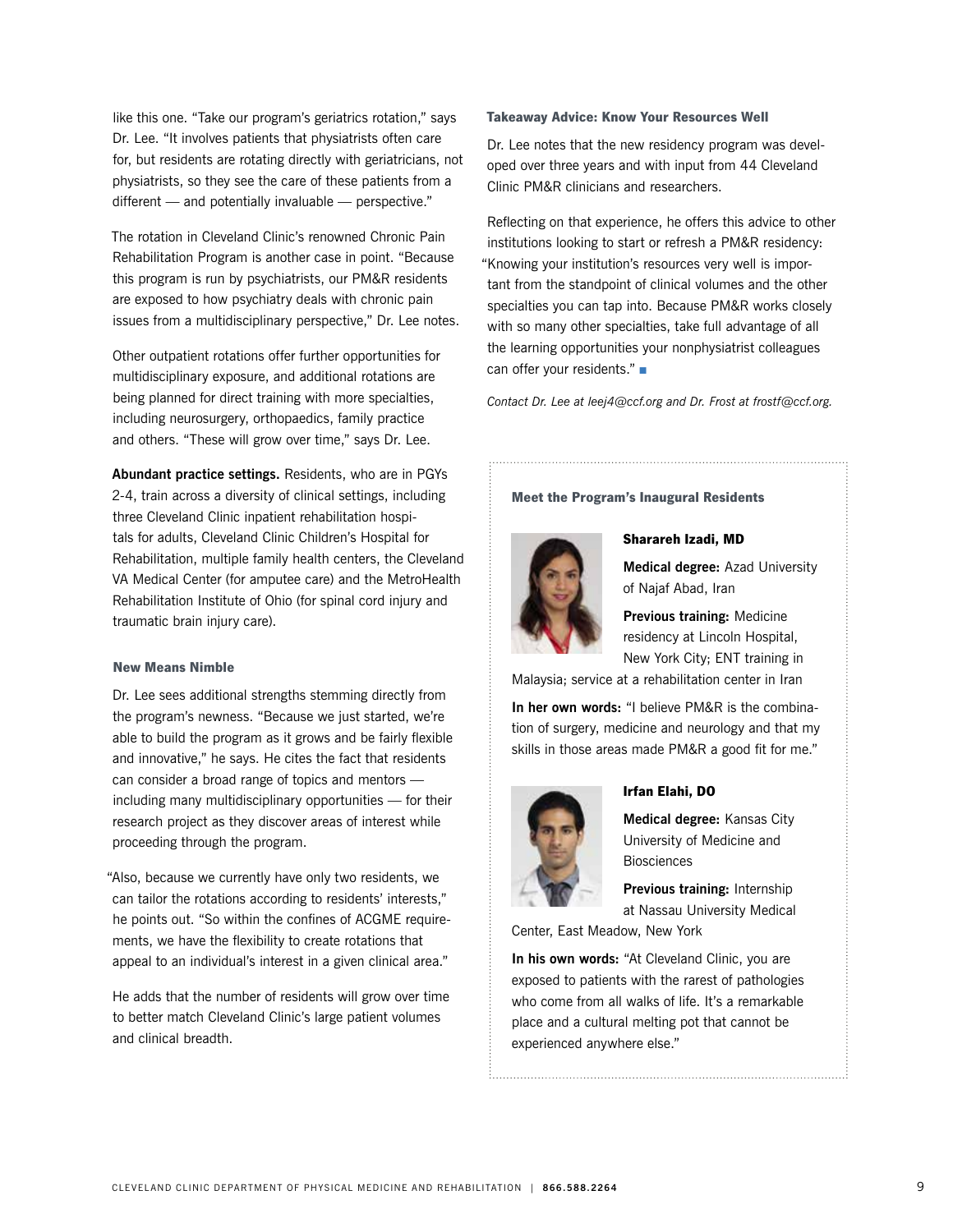## Department of Physical Medicine and Rehabilitation Staff

#### Adult Physical Medicine and Rehabilitation Staff

Frederick Frost, MD *Chairman, Department of Physical Medicine and Rehabilitation Executive Director, Cleveland Clinic Rehabilitation and Sports Therapy*

Richard Aguilera, MD Sree Battu, MD Juliet Hou, MD Lynn Jedlicka, MD John Lee, MD Vernon Lin, MD, PhD Jane Manno, PsyD Carey Miklavcic, DO Anantha Reddy, MD Michael Schaefer, MD Patrick Schmitt, DO Dan Shamir, MD Patrick Shaughnessy, MD Yana Shumyatcher, MD Jeffrey Thompson, MD Kelly Wadeson, PhD

#### Research Staff

Vernon Lin, MD, PhD *Director, Rehabilitation Research*

Jay Alberts, PhD *Neurological Institute Vice Chairman, Health Technology Enablement*

Yu-Shang Lee, PhD Zong-Ming Li, PhD Ching-Yi Lin, PhD Paul Marasco, PhD Ela Plow, PhD, PT

#### Cleveland Clinic Florida

John O'Connell, MD Evan Peck, MD

# Collaborative Clinical Staff

#### Cancer Center

Chirag Patel, MD

#### Mellen Center for Multiple Sclerosis Treatment and Research

Francois Bethoux, MD Keith McKee, MD

#### Pain Management

Hong Shen, MD

#### Spine Health

Marzena Buzanowska, MD Russell DeMicco, DO Kush Goyal, MD Garett Helber, DO Tagreed Khalaf, MD E. Kano Mayer, MD Santhosh Thomas, DO, MBA Deborah Venesy, MD Adrian Zachary, DO, MPH

#### Sports Health

Carly Day, MD Kim Gladden, MD Meredith Konya, MD

#### Cleveland Clinic Children's

Douglas Henry, MD *Director, Department of Developmental and Rehabilitation Pediatrics*

Ethan Benore, PhD Benjamin Katholi, MD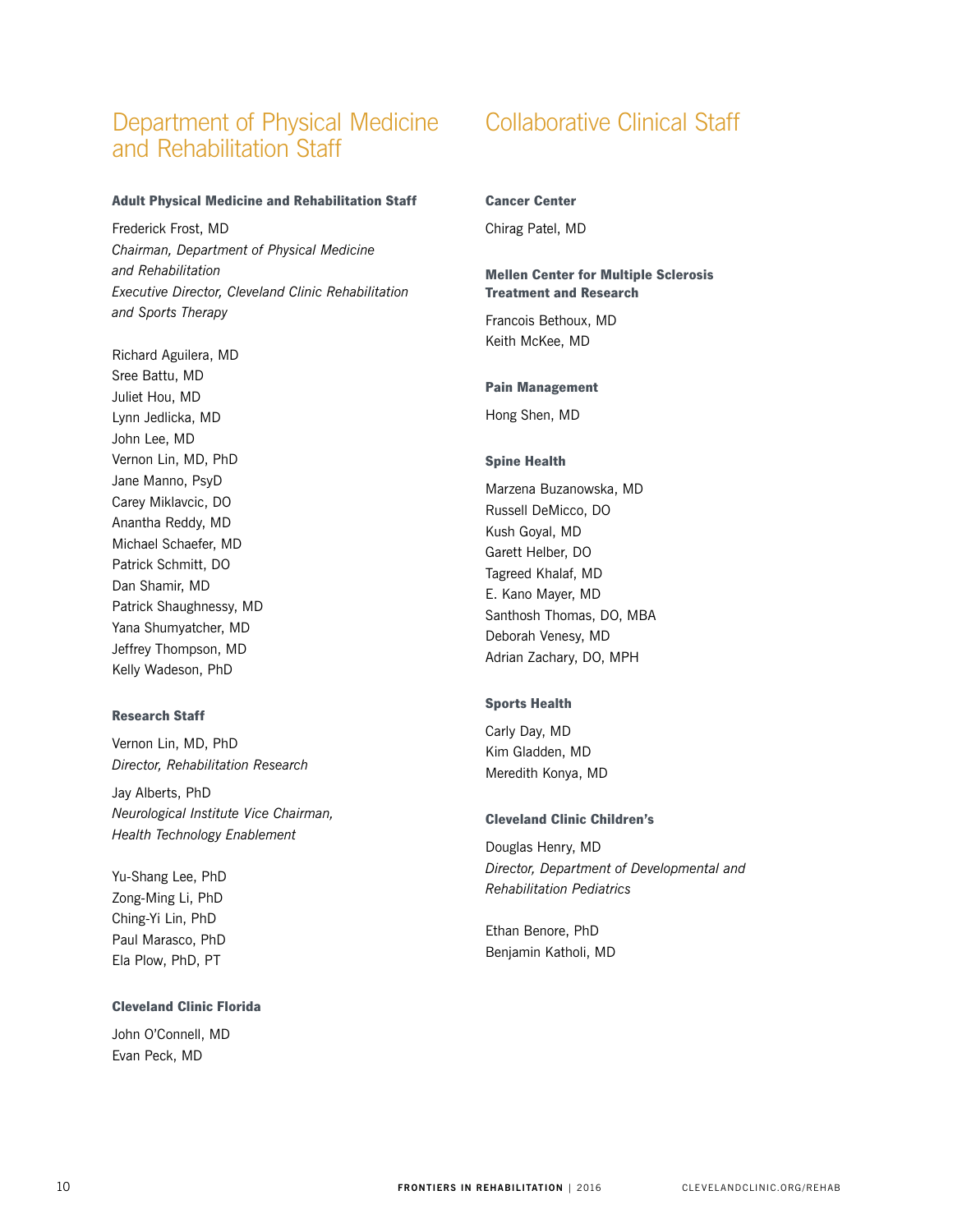

# A Growing Inpatient Rehab Footprint

Cleveland Clinic has been working in a joint venture with rehabilitation services provider Select Medical to offer a system of rehabilitation hospitals across Northeast Ohio. A 60-bed hospital opened 20 miles west of Cleveland in December 2015, and two new hospitals are under construction east and south of the city. Since its opening, the west side rehabilitation hospital has seen a diverse mix of stroke, brain injury, spinal cord injury, orthopaedic, neurologic and general rehab admissions.